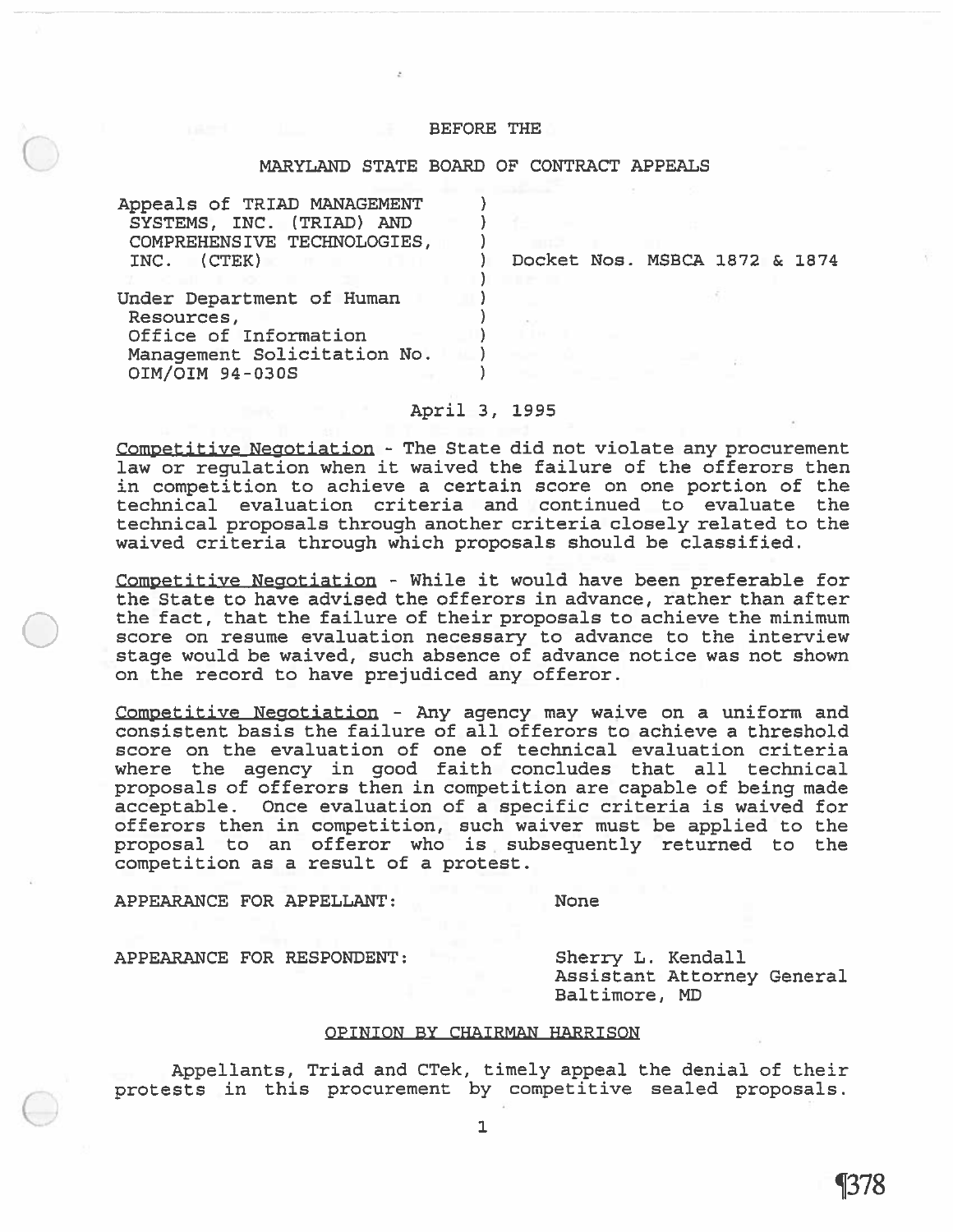Neither party commented on the Agency Report and no hearing was requested. C.)

# Findings of Facts

- 1. On August 23, 1994, the Office of Information Management (DIM), <sup>a</sup> unit of the Department of Human Resources (DHR) issued a Request for Proposals (RFP) to acquire a team of five technical project managers to direct and coordinate the implementation of <sup>a</sup> custom-design automated system throughout the department and its 24 subdivision offices. The system consists of the Clients' Automated Resource and Eligibility System and Common Database and the Child Support Enforcement System known collectively as the Client Information System.
- 2. The contract being solicited was for <sup>a</sup> one-year term, with options to renew for two additional one-year periods. The closing date for receipt of the proposals was September 21, 1994.
- 3. The criteria for evaluation of technical proposals were set forth in the RFP as follows:

# 4.3 Technical Evaluation

All proposals found to be in compliance with the mandatory requirements of this REP will be initially classified as reasonably susceptible of being selected for award, in accord with COMAR 21.05.03.038, subject to <sup>a</sup> technical evaluation. During this technical evaluation phase, the Procurement Officer shall reserve the right to enter discussions equally with responsible vendors.

These discussions will be in accordance with State Procurement Regulations and will be initiated with the advice of the Committee.

A resume evaluation will be conducted for all proposals in compliance with the mandatory requirements of this REP. Each resume submitted by the vendor shall be reviewed and scored by the Committee based on the criteria identified in Section IV.4.4.1 and IV.4.4.2. A total of 60 points may be obtained for each proposal.

Vendors scoring at least 80% on the resume evaluation will advance to the next evaluation level, the interview. The Evaluation Committed reserves the right to conduct an interview with the individual (s) named in each proposal as well as <sup>a</sup> presentation from the representative(s) of the vendor. The interviews will be scored by the Evaluation Committee based on a total of 40 points. $<sup>1</sup>$  The</sup> interview will be evaluated based on response to committee questions, managemen<sup>t</sup> style, and interpersonal skills.

 $1$ The evaluation Committee determined that this number should be 45 points, consistent with the weighting factors numbers set forth in §4.4 below.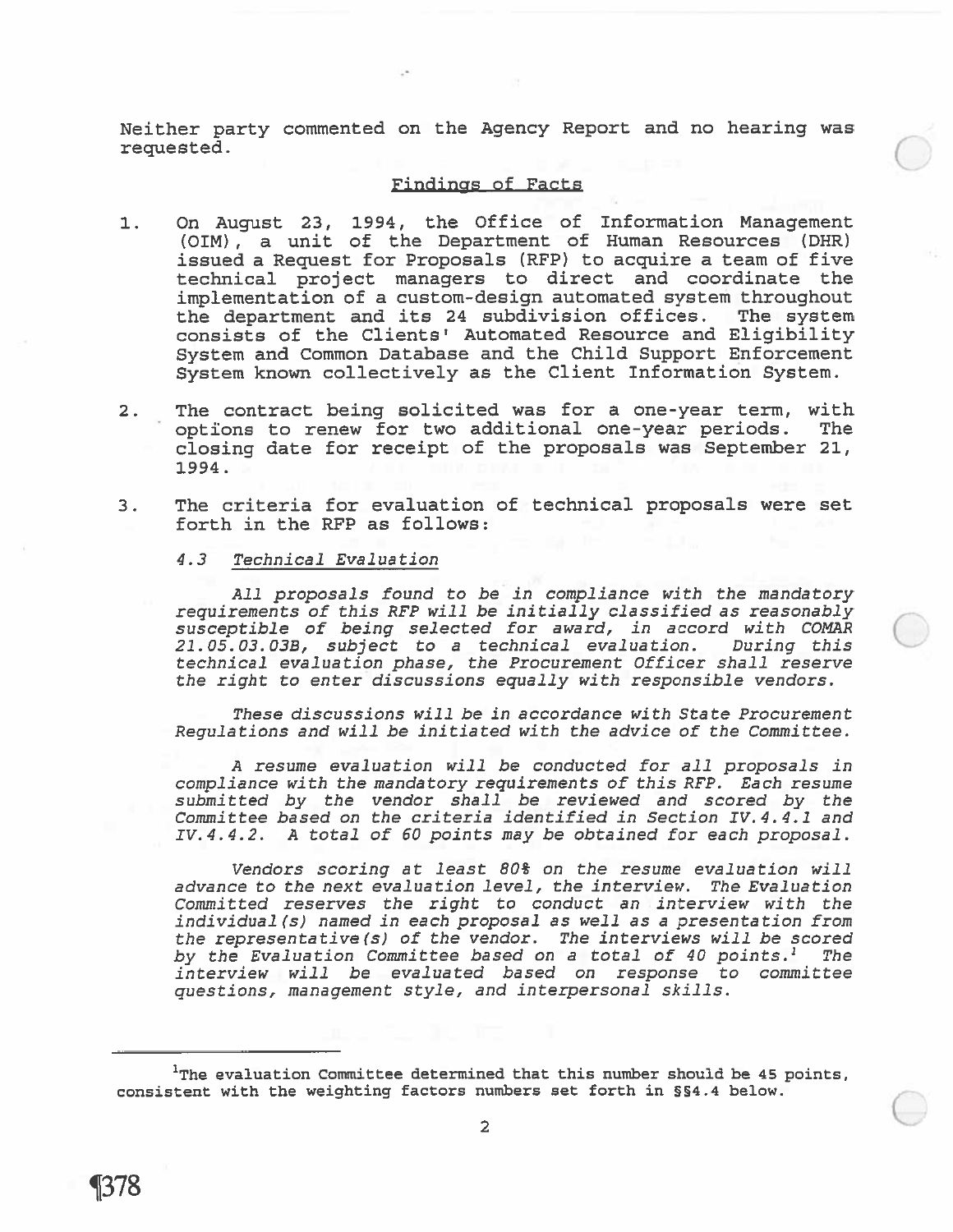Vendors scoring at least 80% on the Technical Evaluation (combining Resume Evaluation and Interview) will then advance to next evaluation threshold, the financial evaluation.

#### 4.4 Criteria for Technical Evaluation

The Technical Evaluation will be based upon the qualifications, i.e. education, skills, experience, of the individual (s) who will perform the work as described in this Request for Proposal, insofar as those qualifications are represented in the written proposal and in the interview. The following evaluation factors will be assessed:

| Criteria | Evaluation                                                                                                                                                                                                                                                                                | Weighting<br>Factors |
|----------|-------------------------------------------------------------------------------------------------------------------------------------------------------------------------------------------------------------------------------------------------------------------------------------------|----------------------|
| 1.       | The extent to which the individual (s)<br>meet the technical requirements defined<br>Resume evaluation will be based on the<br>following criteria:<br>Demonstrated Project Management<br>$\overline{a}$ .<br>experience and success Review of<br>resume against required tasks/functions. | 50                   |
|          | Demonstrated Application Knowledge,<br>ь.<br>both functional and large-scale<br>development management experience.                                                                                                                                                                        |                      |
|          | Demonstrated System Software Knowledge,<br>$C$ .<br>experience and expertise.                                                                                                                                                                                                             |                      |
|          | d.<br>Third party software package experience.<br>Hardware-System platform experience;<br>e.                                                                                                                                                                                              |                      |
|          | f.<br>Demonstrated skills and experience to<br>meet vendor mandatory requirements.                                                                                                                                                                                                        |                      |
|          | Demonstrated skills and experience to<br>$q$ .<br>meet vendor desired requirements.                                                                                                                                                                                                       |                      |
| 2.       | Education                                                                                                                                                                                                                                                                                 | 5                    |
| З.       | Interview                                                                                                                                                                                                                                                                                 | 45<br>100            |
| 4.5      | Financial Evaluation                                                                                                                                                                                                                                                                      |                      |
|          | Vendors must submit a separate cost proposal. Eligible cost<br>proposals will be opened only after the completion of the technical<br>The cost proposal will include<br>evaluation.<br>requested in Attachment 2 of this RFP which MUST be completed and                                  | the information      |

•returned as par<sup>t</sup> of the vendor's proposal. The committee shall review the cost per hour presented in the cost proposal in order to establish <sup>a</sup> financial ranking of the proposals.

| <i>Lowest Offer</i> | = |  | $Y (x 40\})$ |
|---------------------|---|--|--------------|
| Individual Offer    |   |  |              |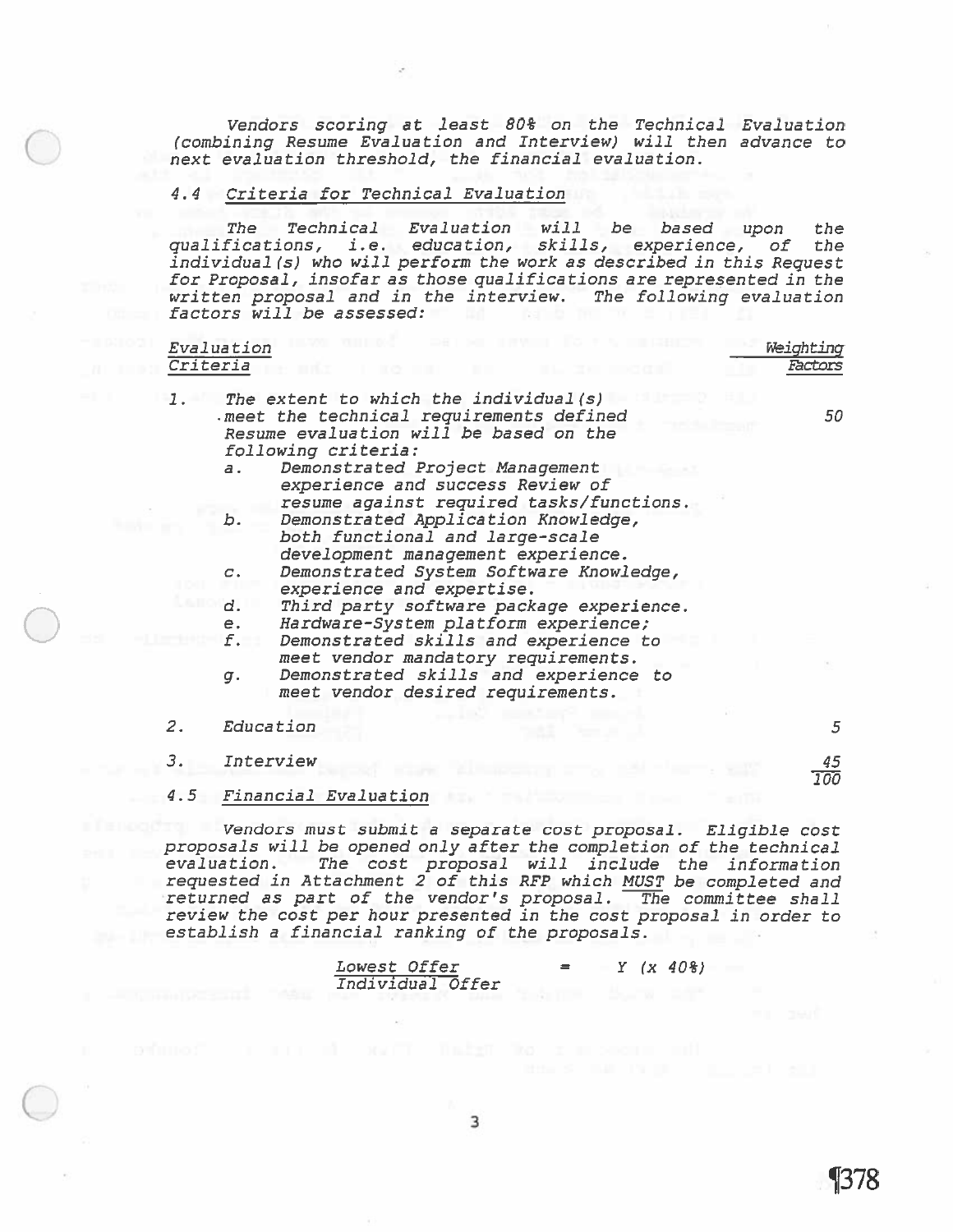### 4.6 Final Evaluation and Recommendation for Award

Following reference checks, the Committee will make <sup>a</sup> recommendation for award of the contract to the responsible, qualifying offeror whose proposal is determined to be most advantageous to the State based on the results of the final technical (60%) and financial (40%) factors set forth in the RFP.

4. Proposals from seven offerors were received by the September 21, 1994 closing date. An Evaluation Committee (the Commit tee) consisting of seven persons began evaluating the propos als on September 22, 1994. Prior to the resume evaluation, the Committee classified proposals for compliance with the mandatory requirements as follows:

Acceptable - All mandataries were met

Potentially Acceptable — All mandatories were stated. One or more needed clarification

Unacceptable — One or more mandatories were not stated in the Technical Proposal

5. As a result, the following three vendors<sup>2</sup> were determined to have acceptable proposals:

> Andersen Consulting LLP (Andersen) Aspen Systems Corp. (Aspen) Syscom, Inc. (Syscom)

The remaining four proposals<sup>3</sup> were judged unacceptable because one or more mandatories were missing from the proposals.

6. The Committee devised <sup>a</sup> method for scoring the proposals deemed acceptable, based on the weighting factors and the maximum 60 points prescribed by the REP. Under this scoring plan, <sup>a</sup> maximum of 30 points could be achieved for resumes, three points for education, and 27 points for oral interviews.

.<sup>2</sup> The words vendor and offeror are used interchangeably herein.

3 The proposals of Triad, CTek, Deloitte & Touche and Information Services Group.

C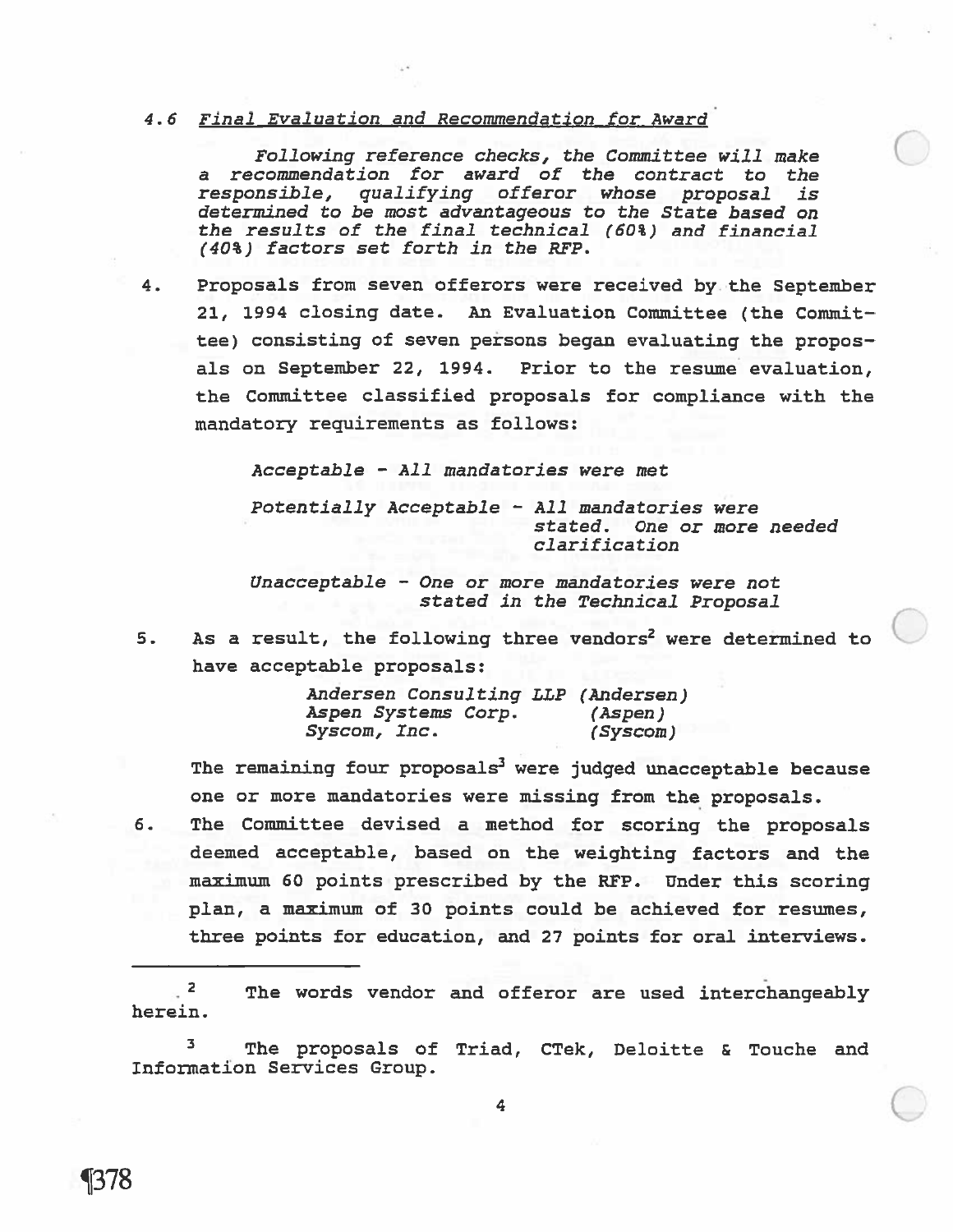7. In accord with the RFP requirement that vendor proposals had to achieve <sup>80</sup> percen<sup>t</sup> on the resume evaluation in order to advance to interviews, the Committee established 26.4 points as the minimum that would be needed to qualify for the interviews (30 points technical requirements plus three points education equals 33 points times 80% equals 26.4). None of the three vendors who had passed the mandatories and were still in competition achieved this score on their resume evaluations. These scores were:

| Andersen: Resume - | Education -            |               | 12.960 Points<br>2.235 points |        |        |
|--------------------|------------------------|---------------|-------------------------------|--------|--------|
|                    |                        |               |                               | Total: | 15.195 |
| Aspen:             | Resume -               |               | 19.590 points                 |        |        |
|                    | Education -            |               | 2.640 points                  | Total: | 22.230 |
| Syscom:            | Resume-<br>Education - | 17.685 points | 1.920 points                  |        |        |
|                    |                        |               |                               | Total: | 19.605 |

- 8. Given the "urgent" need for the services<sup>4</sup>, the Committee determined that it would be in the best interest of the State to permit the three vendors to proceed to the interviews and waive the failure to achieve the 80 percen<sup>t</sup> score as set forth in the RFP. Besides the projected time of up to three months that would be needed to reissue the RFP and perform another technical evaluation, the Committee discussed other reasons for waiving the 80% requirement (quantified by the Committee as 26.4 points). According to the Agency Report:
	- a. From the resume evaluations, it was the consensus of the Committee that any one of the vendors could provide the services.

<sup>4</sup> The services included developing systems to suppor<sup>t</sup> child support collections and public assistance eligibility determinations.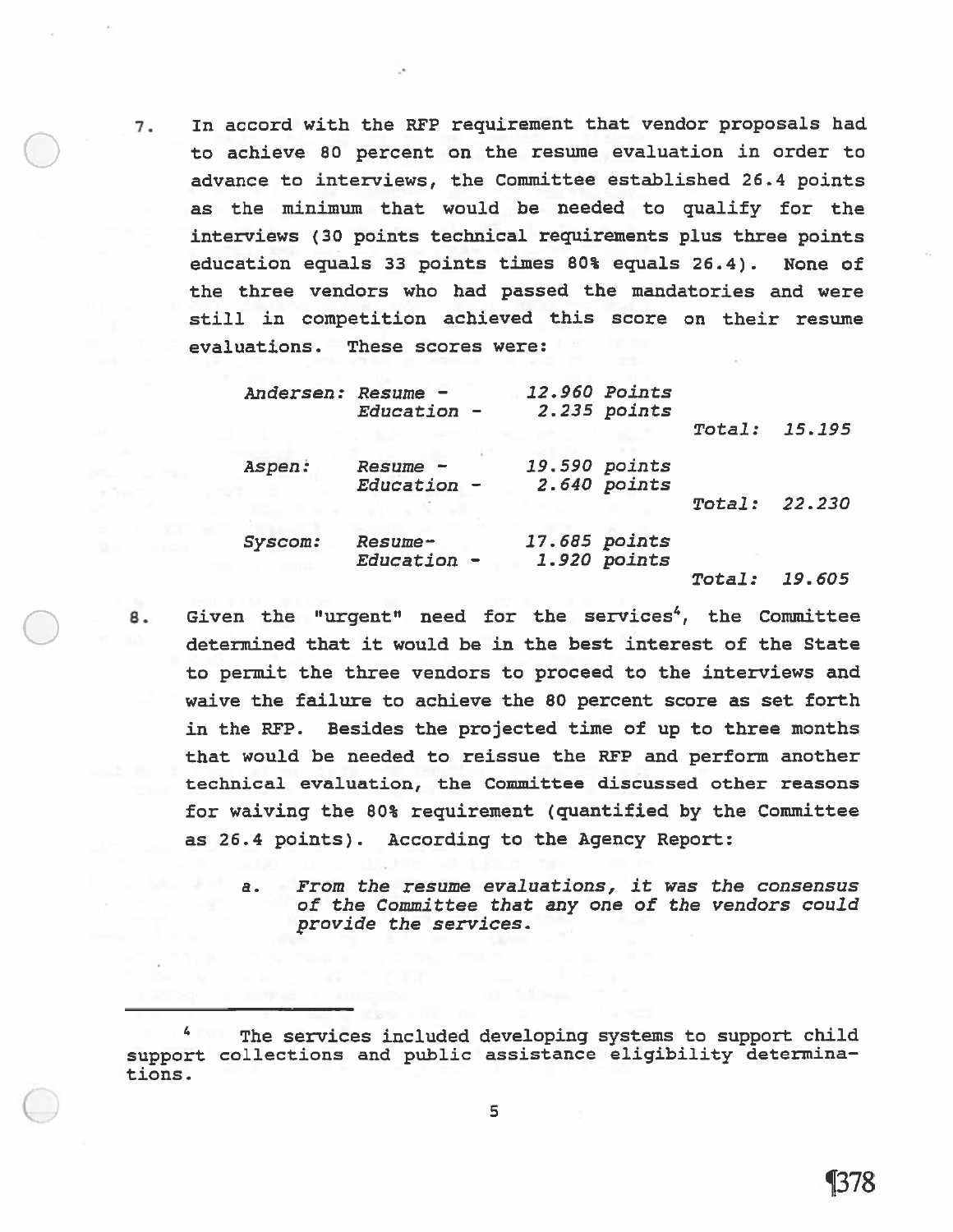- b. It was impossible to devise <sup>a</sup> scaling formula for scoring resumes so as to qualify them for interviews without awarding points unequally.
- c. Evaluation of the resumes was difficult and re quired substantial subjective interpretation be cause of the dissimilar formats, jargon and termi nology used by each offeror to describe individual skills and experience of staff.
- d. Face—to—face interviews were deemed essential in clarifying the credentials of the people being propose<sup>d</sup> in order to determine their ability to perform the managemen<sup>t</sup> services. The RET requires that the five managers who are to perform the work be interviewed.

The interviews were needed not only to verify the information provided in the resumes, but, more significantly, to obtain more information about the "desirable," as oppose<sup>d</sup> to the "Mandatory," exper<sup>i</sup> ence listed in the RFP for each position. Desir ables are heavily weighted toward the types of managemen<sup>t</sup> skills and experience users needed, but resumes tended to emphasize mandatories.

- e. The same vendors would most likely respond to <sup>a</sup> new solicitation. Since the information in the propos als were largely biographical, the data being evaluated would not be significantly changed.
- 9. According to the Agency Report the procedure for the inter views was in relevant part as follows:
	- a. The Committee employed the written resumes from the offerors' technical proposals as <sup>a</sup> tool in conduct ing the interviews.
	- b. The Committee devised 27 points as the maximum score that could be attained in interviews. This was based on the weighting factor of 45% assigned to interviews in the RFP times the 60-point maximum. Each of the seven evaluators was given 27 points to award per vendor, four for each per son/position, four for the vendor representative or CEO, and <sup>a</sup> discretionary three points to award or not to award for the company (Vendor Support). A total raw score of 189 was possible (17 times 7)- In accord with the RFP ... 80% of the total possi ble points had to be achieved in the interview in order to qualify for the financial proposal evalua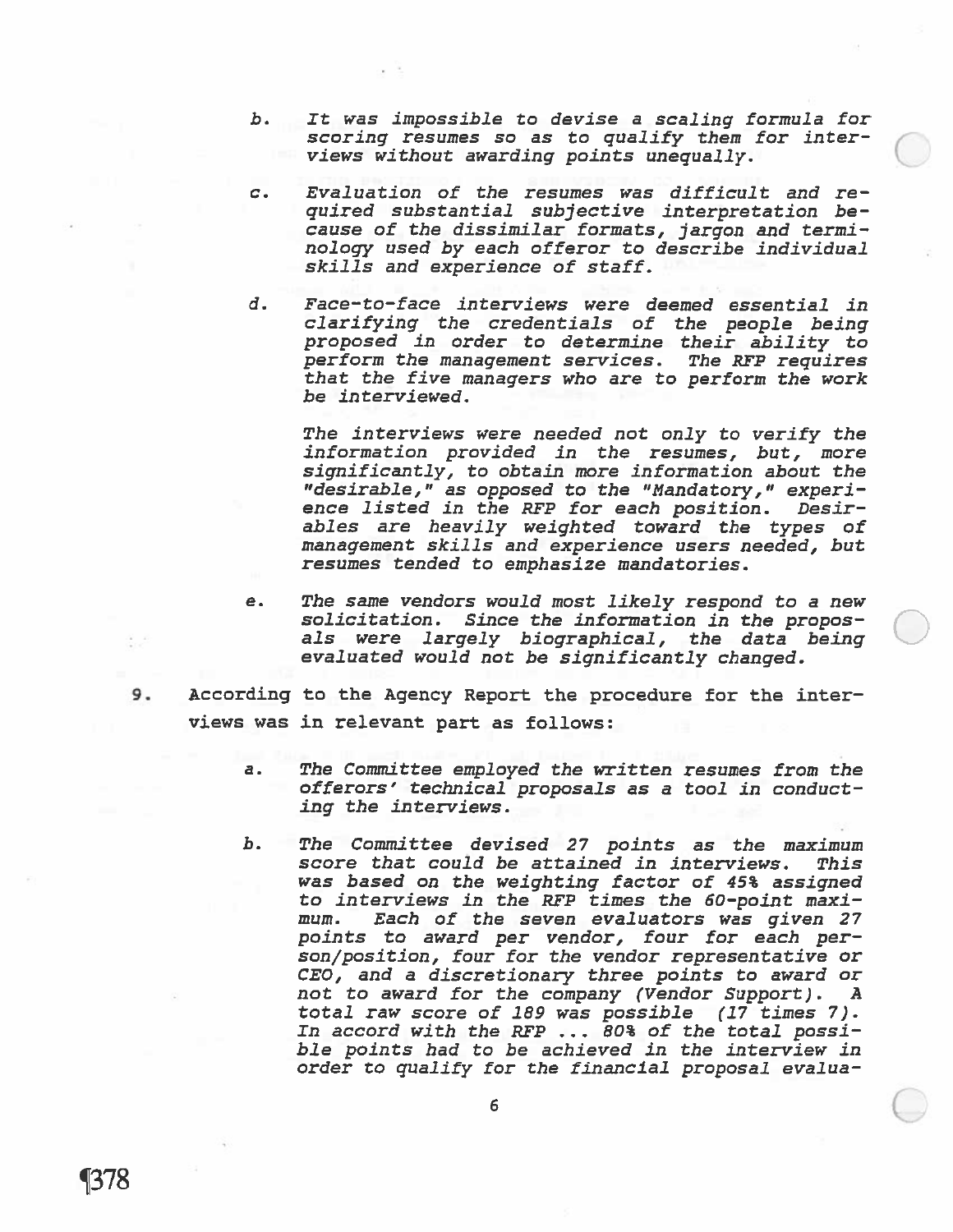tion (the ratio between total possible points and actual points achieved would be multiplied by 27 points to determine the actual interview score).

C. A different Committee member wrote the interview questions for each position, depending on the member's expertise. Other Committee members would then review each draft set of questions, discuss them and add or revise questions based on the discussions.

- d. All panel members were presen<sup>t</sup> at all interviews, but only one person was designated to ask ques tions. The Committee had discussed ahead of time what information they were looking for, and what responses they expected, focusing on the Desir ables. One general question was asked at the end of each interview, in which interviewees were given the opportunity to add anything they wished to add. No questions were permitted that deviated from the predetermined format, as, for example, to discuss specific features of an individual offeror's propo sal.
- e. In vendor representative/CEO interviews, the vendor had the option of bringing one additional person. Only one of the two could respond to a given question, but they could alternate. In position interviews, the vendor could accompany the manager but could not speak.
- 10. According to the Evaluation Committee Report included with the Agency Report documents the interviews served to amplify the skills and experiences of each prospective manager and in some cases they disclosed "striking" disparities between the written resunes and what the individual described and exhib ited during the interview.
- 11. Of the three offerors interviewed, only Andersen achieved 80 percen<sup>t</sup> of the total possible points given by the seven evaluators. Andersen's raw score, 172, was 91.01 percen<sup>t</sup> of the total points, thereby earning Andersen <sup>a</sup> score of 24.57 on the interviews.
- 12. Following the scoring of interviews, and based on advice of counsel, on October 19, 1994 OIN sent letters to Andersen and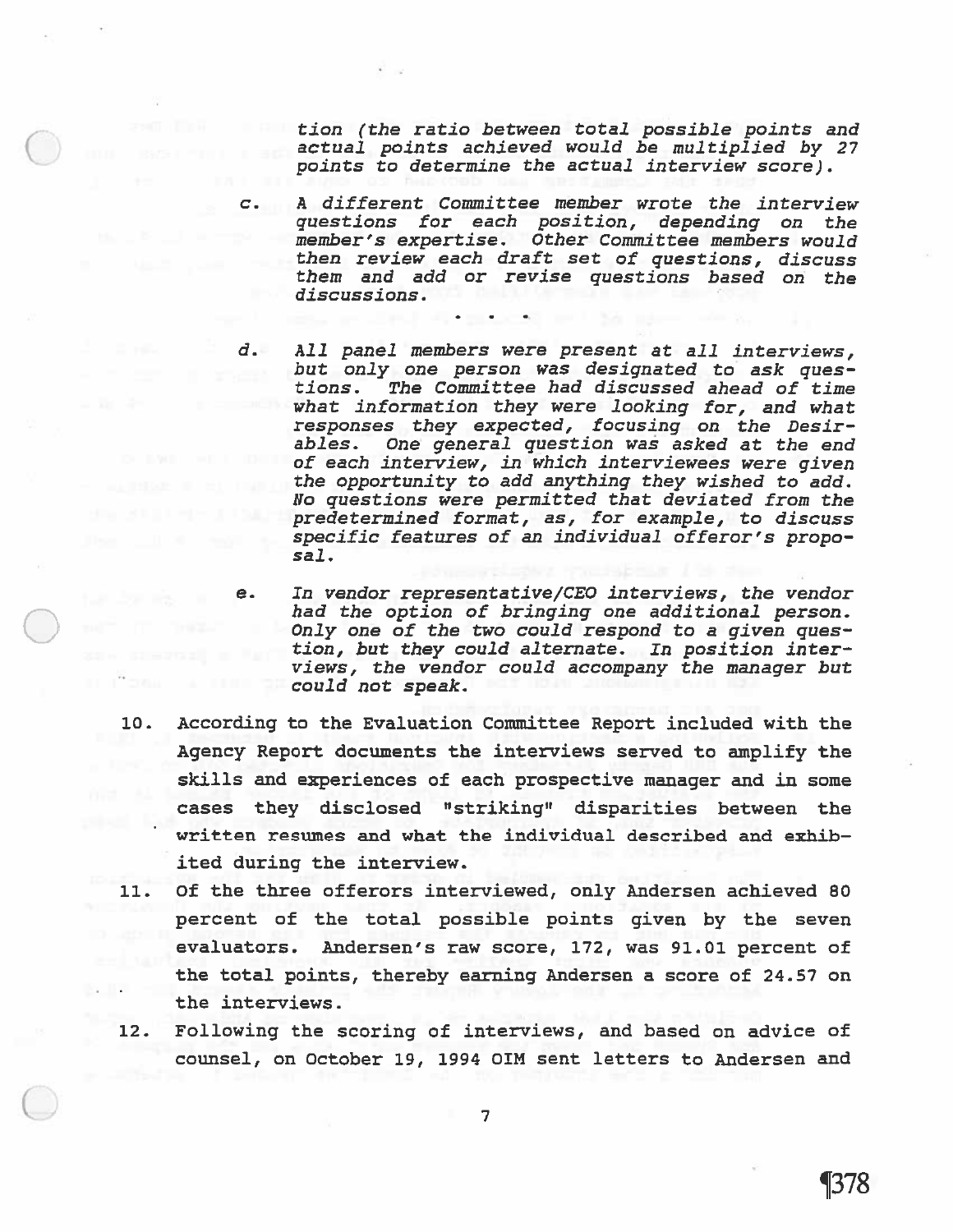Syscom advising them that none of the proposals had met the maximum requirements needed to proceed to the interviews, but that the Committee had decided to equalize the vendors in order to move them into the interview evaluations.

- 13. On that sane day, October 19, the Committee wrote to Aspen, which had only scored 2.71 points on its interviews, that its proposal was disqualified from further review.
- 14. No protests of the October 19 letters were filed.
- 15. On October 31, 1994, QIM notified the six unsuccessful offerors that the Committee had selected Andersen for the contract. Triad received this notice on November 4, 1994 and requested <sup>a</sup> debriefing via fax on that day.
- 16. On November 7, 1994 Triad timely protested the award to Andersen based on information Triad had received in <sup>a</sup> debrief ing held earlier that day. The basis for Triad's protest was its disagreement with the Committee's finding that it had not met all mandatory requirements.
- 17. CTek received the award notice on November 7, 1994, received <sup>a</sup> debriefing on November 16, 1994, and filed <sup>a</sup> protest of the award on November 25, 1994. The basis for CTek's protest was its disagreement with the Committee's finding that it had not met all mandatory requirements.
- 18. Following <sup>a</sup> meeting with involved staff on December 2, 1994, the DHR Deputy Secretary for Operations directed OIM to review the evaluation process in light of the issues raised in the protests and, if appropriate, to score vendors who had been disqualified on account of missing mandatories.
- 19. The Committee reassembled in order to plan for the evaluation of the additional vendors. At this meeting the Committee decided not to rescore the resumes for the second group of vendors who might qualify for the technical evaluation. According to the Agency Report the primary reason for this decision was that experience in interviewing Andersen, Aspen and Syscom had shown the resumes unreliable for the purpose of providing the information the Committee needed to determine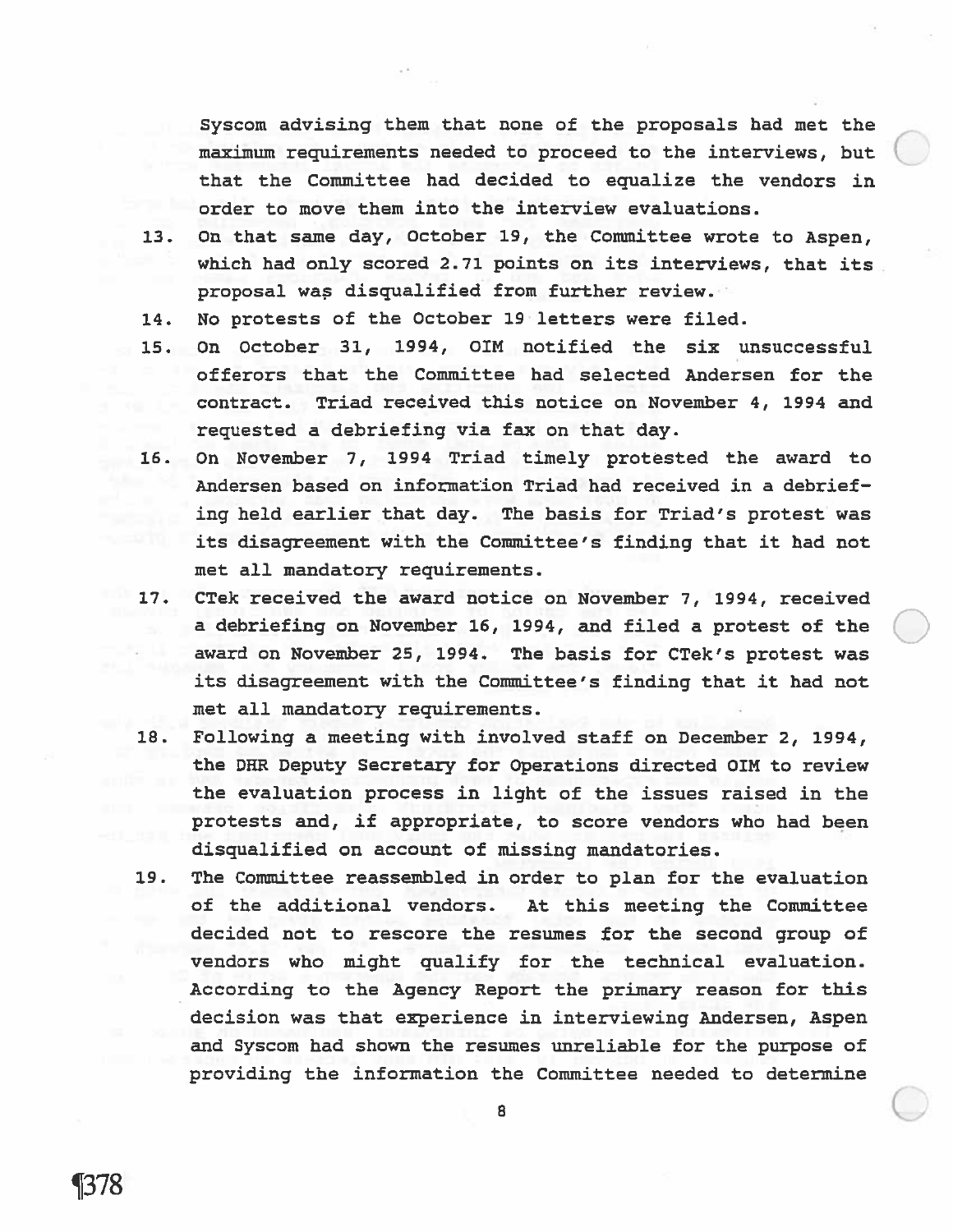the qualifications of future potential managers, particularly with regar<sup>d</sup> to the "Desirable" experience factors listed in the RFP. Additionally, because the Committee had waived the <sup>80</sup> percen<sup>t</sup> threshold (the 26.4 points) needed to qualify the first three offerors for the interviews, they determined to do so for the others.

- 20. On December 7, 1994 OIM, through its Procurement Officer, re quested clarification from the four offerors whose proposals had initially been rated unacceptable for failure to meet one or more mandatories.<sup>5</sup> OIM also requested these offerors to extend their price proposals for 60 days.
- 21. That same day, December 7, 1994, OIN notified Anderson and Syscom that, as <sup>a</sup> result of protests, OIM was continuing the evaluation and requested extension of their price proposals for an additional 60 days.
- 22. Responses to the requests for clarification were received from all four vendors notified and the Committee determined that CTek, ISG and Triad had met all the mandatory requirements set forth in the RFP.
- 23. On December 28, 1994, the Procurement Officer notified D&T that it was being disqualified as <sup>a</sup> result of the failure of its proposal to meet <sup>a</sup> mandatory requirement.
- 24. On that same day, December 28, the Procurement Officer tele<sup>p</sup>honed the three vendors who had clarified their technical proposals, CTek, ISG and Triad, in order to schedule inter views. ISG and Triad each made one substitution of personnel. ISG had already provided an alternate resume in its technical proposa<sup>l</sup> for that individual. Triad submitted <sup>a</sup> resume for the substituted manager on its team who would be interviewed.
- 25. The Committee reviewed the resumes prior to the interviews, and utilized them as <sup>a</sup> tool in conducting the interviews.

5 i.e., Appellant (CTek), Deloitte & Touche (D&T), In formation Services Group (ISG) and Appellant (Triad).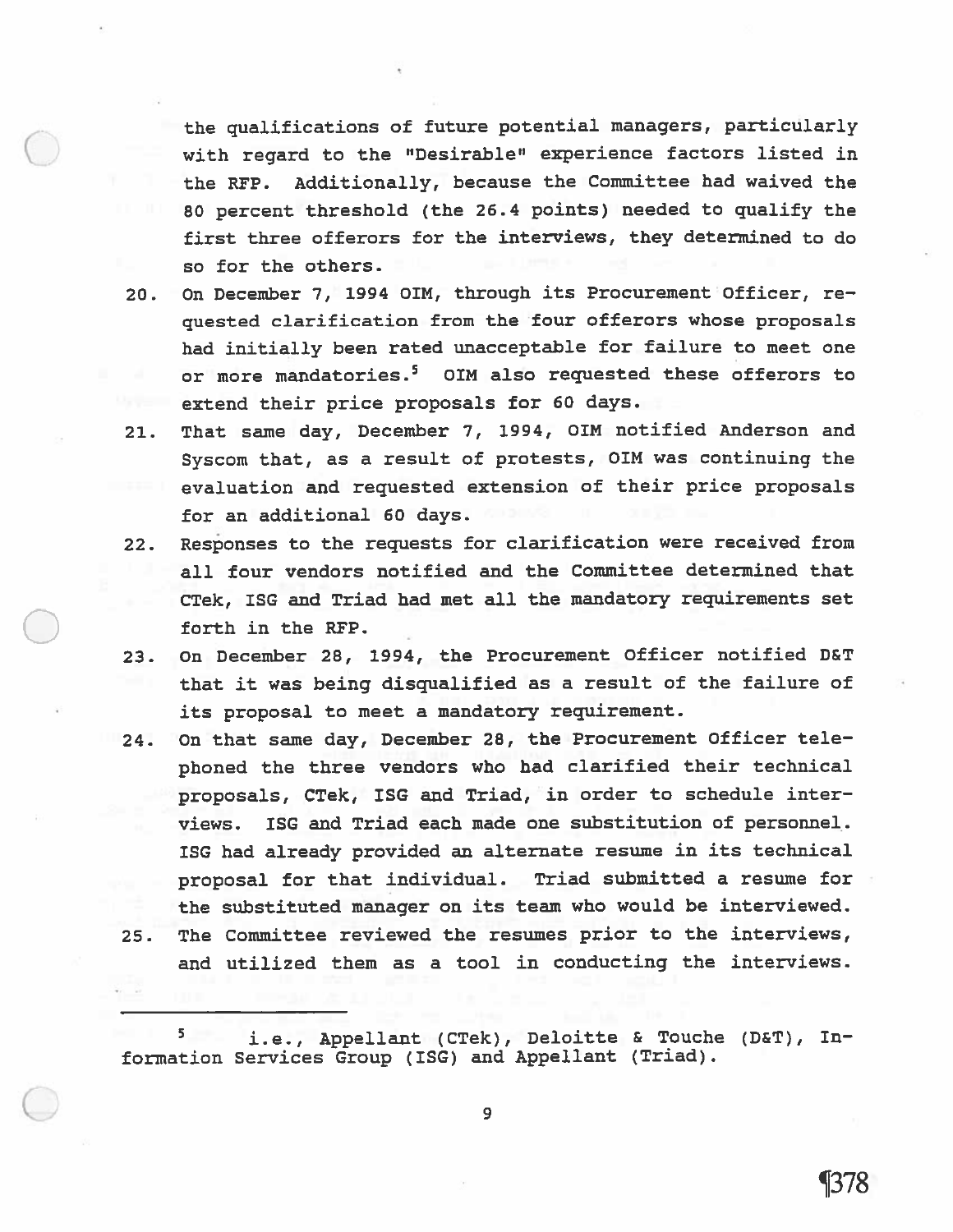Employing the same procedure and questions that had been used for the interviews of Andersen, Aspen and Syscom the Committee interviewed the CTek, ISG and Triad personnel over <sup>a</sup> four—day period, beginning Thursday, January 5, 1995, and concluding Monday, January 9, 1995.

- 26. At the time the interviews of these three offerors were con ducted one member of the Committee had left State service. The Committee had devised 27 points as the maximum score that could be attained in the interviews. Therefore, total possible scores for each vendor, based on six evaluators, were 162 (6 times 27). None of the three vendors, however, achieved 80 percent of the total points needed to qualify for the financial evaluation.
- 

27. By letter dated January 18, 1995, the Procurement Officer notified CTek, ISG, Syscom and Triad as follows:

a. Four proposals initially did not appear to meet the mandatory requirements in the REP, and the remaining three did not achieve the minimum point score needed to qualify for the interphase.

b. DHR had decided to advance the three offerors whose proposals met the mandatory requirements to the interviews, rather than reject all proposals.

c. Two of the offerors whose proposals had been rated unacceptable on the mandatories protested.

d. Following the interviews of the first group of vendors DHR notified them of the decision to interview them despite their not having received the minimum point scores on their resumes.

e. In order to resolve the protests on the mandatories, DER had requested clarification from the remaining four vendors concerning the mandatory requirements and determined that three, in fact, had acceptable proposals.

f. Since the two protesters' proposals were deemed acceptable for the technical evaluation based on full com <sup>p</sup>liance with mandatory requirements, and subsequently these offerors had participated in and been scored on interviews, their protests were now moot.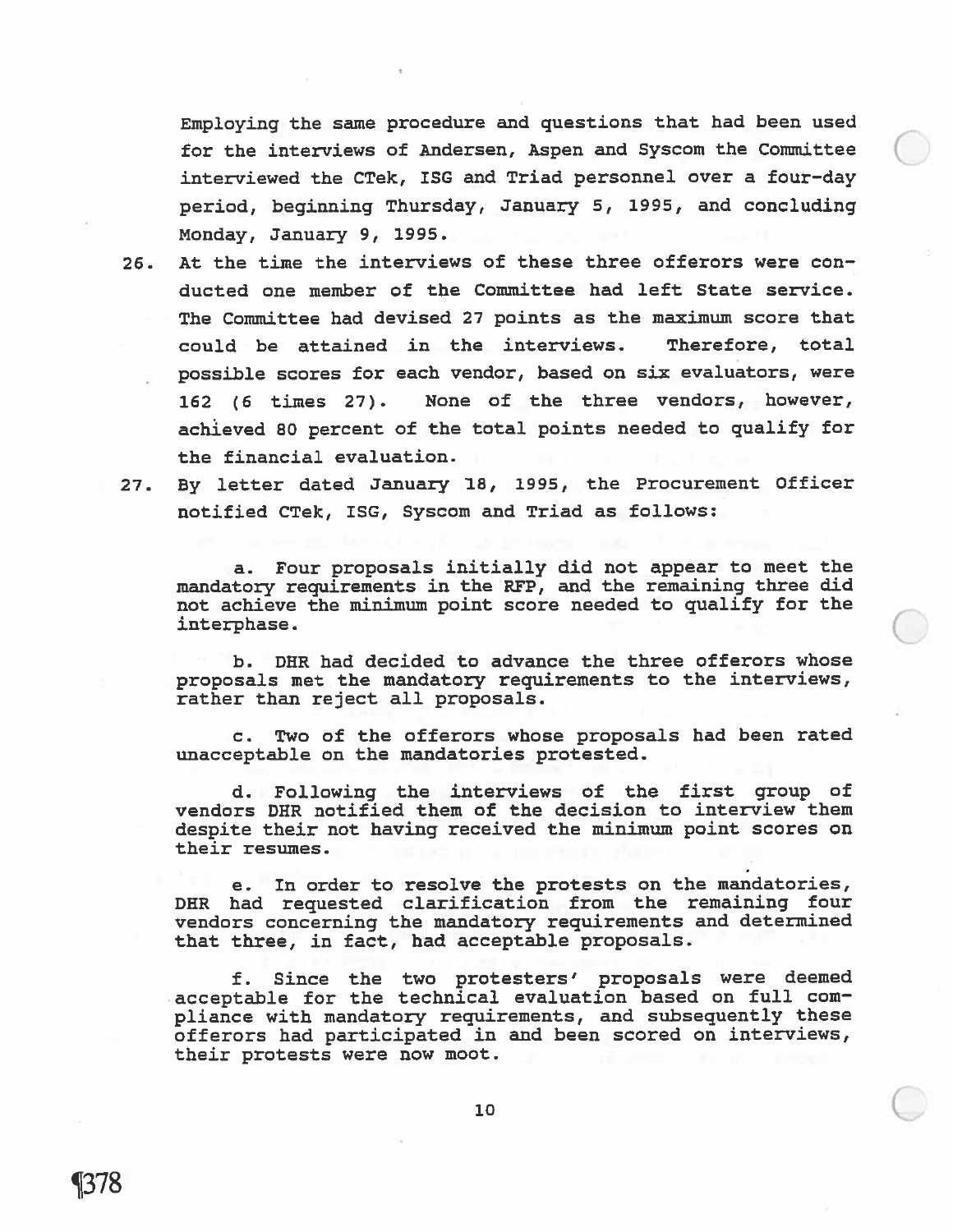g. Only one of the six vendors whose team was inter viewed scored <sup>80</sup> percen<sup>t</sup> of the total possible points on its technical proposal, and therefore that vendor would be recommended for award.

- 28. Triad officials received <sup>a</sup> debriefing on January 23, 1995, and protested the award to Andersen on January 25, 1995. Triad's protest was based on alleged changes in the evaluation criteria and procedures from that set forth in the RFP, wrongful disqualification of its proposal, bias in scoring, and the awards not having been based on price.
- 29. The Procurement Officer issued <sup>a</sup> final decision to Triad on February 3, <sup>1995</sup> denying its protest. This appea<sup>l</sup> followed on February 9, 1995.
- 30. CTek protested the award to Andersen on January 25, 1995, prior to receiving <sup>a</sup> debriefing on January 31, 1995. The basis for its protest were alleged improper changes in the evaluation criteria and procedures, wrongful disqualification of its proposal, too much subjectivity in the interviews, lack of notice of changes in evaluation procedures and the absence of <sup>a</sup> financial evaluation. No changes were made to the pro test as <sup>a</sup> result of the debriefing.
- 31. The Procurement Officer issued <sup>a</sup> final decision to CTek on February 6, 1995, denying its protest. This appea<sup>l</sup> followed on February 16, 1995.

# **Decision**

Appellants have specifically listed as grounds for their appeal that OIM procurement officials changed the criteria and procedures for evaluating proposals from those set forth in the RFP. They also protest that the evaluation process was subjective. Finally, they submit that the lack of any financial proposa<sup>l</sup> evaluation could not have been in the State's best interest and was improper.

The Board has observed that ". . .Maryland's Procurement Law provides that the determination of which proposa<sup>l</sup> best fits the agency's needs is the responsibility of the agency. Such deter—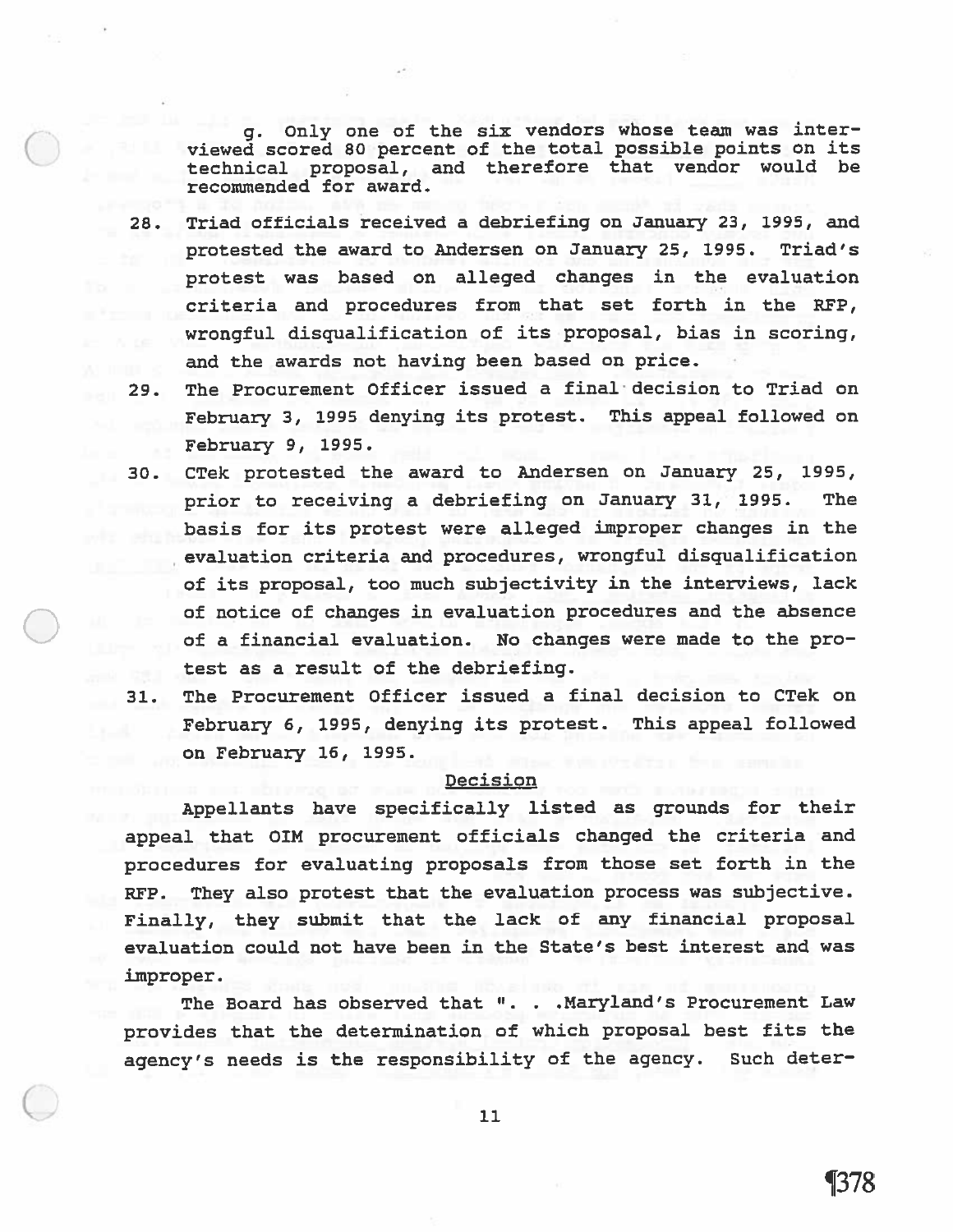minations shall not be overturned unless contrary to all objective facts." Baltimore Industrial Medical Center, Inc., MSBCA 1815, 4 minations shall not be overturned unless contrary to all objective<br>facts." <u>Baltimore Industrial Medical Center, Inc.</u>, MSBCA 1815, 4<br>MSBCA \_\_\_\_\_ (1994) at p. 12. In that same decision, this Board stated that it "does not second guess an evaluation of <sup>a</sup> proposal, but merely concerns itself with whether <sup>a</sup> reasonable basis exists for the conclusions and results reached or determined."  $Id.$  at 5. This Board's function is to decide whether determinations of. procuremen<sup>t</sup> officials as to the evaluation of the technical merits of proposals are arbitrary, capricious, unreasonable or contrary to law or regulation. AGS Genasys Corporation, MSBCA 1325, <sup>2</sup> MSBCA ¶158 (1987). In order to meet the burden of showing that the Evaluation Committee or the Procurement Officer acted improperly, Appellants would have to show that they were not accorded fair and equa<sup>l</sup> treatment in having their proposals evaluated based on the evaluation factors in the REP, or that those officials improperly considered aspects of <sup>a</sup> competing proposa<sup>l</sup> that were outside the scope of the evaluation factors set forth in the RFP. R&E Consolidation Services, Inc., MSBCA 1375, 2 MSBCA ¶187 (1988).

In this appeal Appellants allege that in the course of the evaluation, procurement officials modified the comparatively equal weight assigned in the REP to resumes and interviews. The REP was rather detailed and specific as to the types of experience the Department was seeking for the five managers to be hired. Both resumes and interviews were designed to elicit information about that experience from the persons who were to provide the managemen<sup>t</sup> services. Appellant's have not shown that in obtaining that information, criteria were applied to resumes or interviews that were not set forth in the REP.

Insofar as allegations of subjectivity are concerned, the Board has repeatedly recognized that the evaluation process is inherently subjective. Numerical scoring systems are used as guidelines to aid in decision making, but such systems do not convert into an objective process that which is largely <sup>a</sup> subjec tive one. Information Control Systems Corporation, MSBCA 1198, 1 MSBCA ¶81 (1984); AGS Genasys Corporation, supra, at p. 13; Systems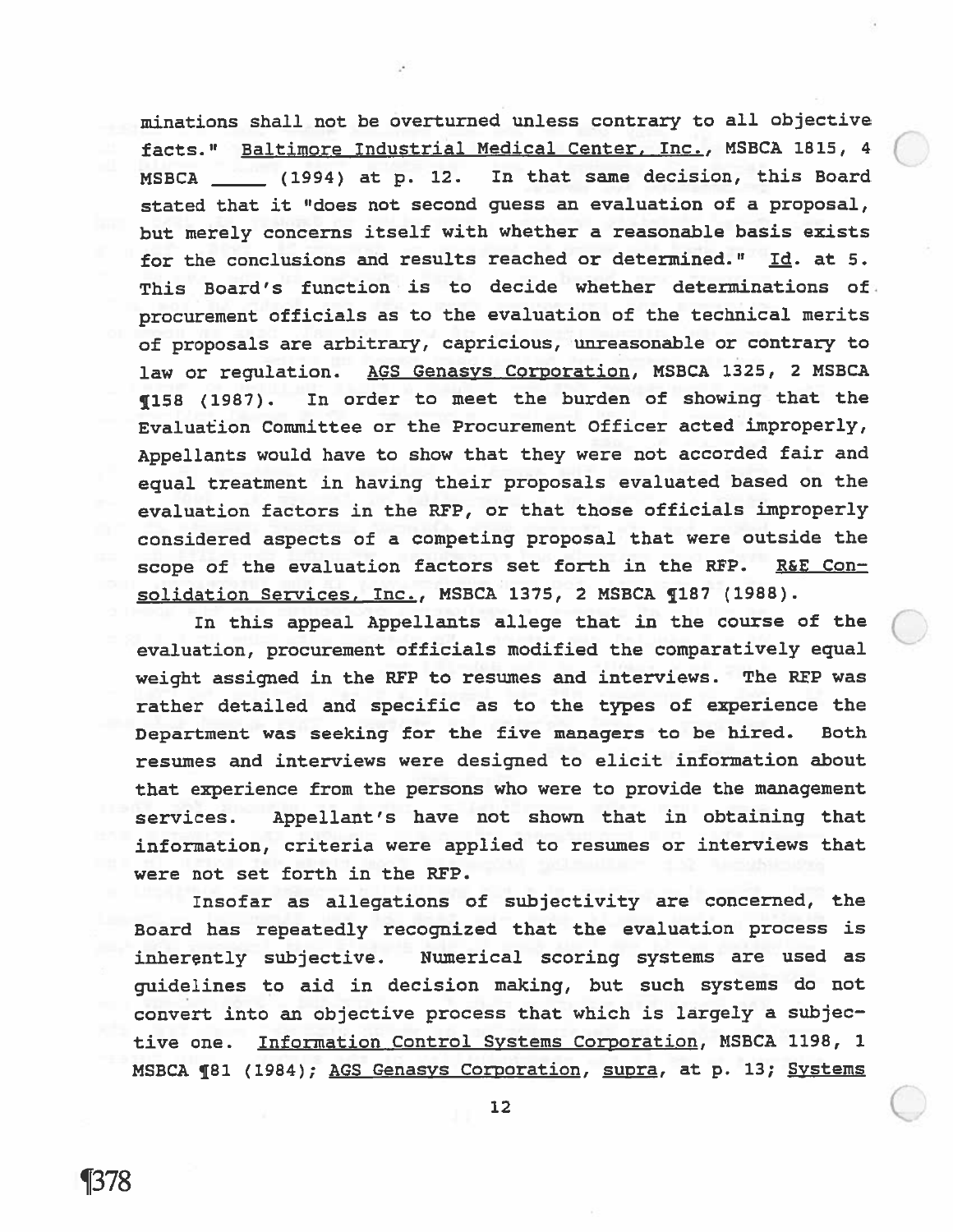Associates, Inc., MSBCA 1257, <sup>2</sup> MSBCA ¶116 (1985) at pp. 14—15. Herein, application of the Committee's pre—detenined format for the interview questions, the custom tailoring of questions to the positions being interviewed for, and the uniform treatment of project personne<sup>l</sup> and vendor representatives would tend to minimize that subjectivity. In any event, Appellants have not met their burden to show that the evaluators were biased or otherwise did not exercise an independent judgment in evaluating the criteria set forth in the RFP.

Finally, concerning alleged lack of evaluation of the cost proposals, the Board has held that, unless the RFP sets forth a precise numerical formula in which price is integrated as <sup>a</sup> factor, the Procurement Officer has the discretion to select the higher quality proposa<sup>l</sup> as being the most advantageous to the State, even at <sup>a</sup> higher price. The selection of the higher priced proposa<sup>l</sup> is reasonable where as here the technical score carries more weight than price. Systems Associates, Inc., supra, at pp. 15-16; United Technologies Corp., et al, MSBCA <sup>1407</sup> and 1409, <sup>3</sup> MSBCA ¶201 (1989) at p. 60. Here, the weighting factors in the REP were not such <sup>a</sup> precise numerical formula and the State apparently does not consider Andersen's price to be excessive.<sup>6</sup>

Further discussion, however, is required concerning Appel lants' argumen<sup>t</sup> that the Evaluation Committee and the Procurement Officer's decision to advance the three vendors whose proposals were deemed acceptable to the interview <sup>p</sup>hase of the technical eva luation was unreasonable, arbitrary and capricious and in violation of law.

Both Appellants have protested that changes were made to the process for evaluation of proposals from the process stated in the

<sup>6</sup> Because Andersen's proposa<sup>l</sup> was the only technical proposa<sup>l</sup> to achieve an acceptable technical score on the interviews, its price proposa<sup>l</sup> was the only price proposa<sup>l</sup> considered. Because of the system devised by the State in this procuremen<sup>t</sup> the State took the risk that if only one technical proposa<sup>l</sup> was found to qualify that offeror's price might be what the State would pay.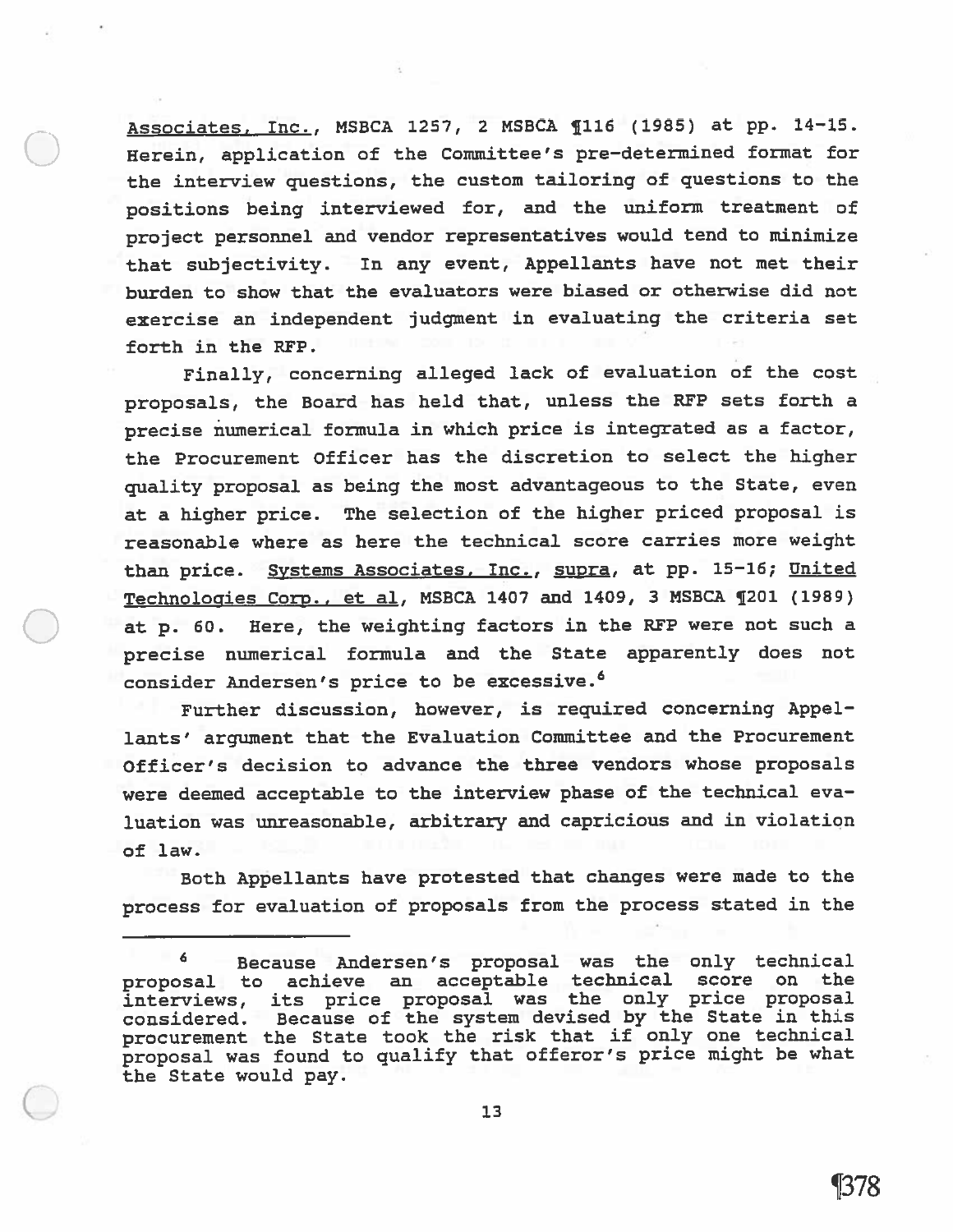RFP. The two changes the Committee made, concurred in by the Procurement Officer, each related to scoring of the technical proposals. These were that (1) the Committee waived the minimum number of points it needed to <sup>g</sup>ive the resumes in order to qualify those offerors for interviews, and (2) the Committee ultimately determined, after having interviewed 18 persons representing the first group of three acceptable vendors, that the interviews were more reliable in eliciting the information sought for the evalua tion, and that they would be given more weight than originally con templated. All six vendors were treated the same as to both proce dures, excep<sup>t</sup> that Triad was allowed to substitute <sup>a</sup> resume for <sup>a</sup> substituted person and ISG's alternate person as set forth in its proposal and resume therefore were considered.

COMAR 21.05.03.02A, dealing with procuremen<sup>t</sup> by competitive sealed proposals, requires that the RFP inform offerors of the evaluation factors that will be used to evaluate their proposals, and their relative importance including price. Numerical ratings are not required. COMAR 21.05.03.03A. See MIS Support Group. Inc., MSBCA 1055, <sup>1</sup> MSBCA ¶17 (1982), at p. 8. This Board has interpreted these COMAR provisions to mean that so long as the evaluation factors are set forth in the RFP, award need not be based on highest point score unless the RFP states that award is to be made to the offeror achieving the highest number of points. Baltimore Industrial Medical Center, Inc., supra, at p. 3; R&E Consolidation Services, Inc., supra, at pp. 45—46. The reason for this is that point scores are merely guides for intelligent decision—making by the selecting official(s). Systems Associates, Inc., supra, at p. is. such systems do not convert into an objective process what is largely <sup>a</sup> subjective one. AGS Genasys Corporation, supra, at p. 13.

The discretion accorded to procuremen<sup>t</sup> evaluators includes the identification of proposals that are capable of being made acceptable within the framework of work described by the RFP. Systems Associates, Inc., supra, at p. 12. In advancing the offerors to the interview phase of the evaluation, the State argues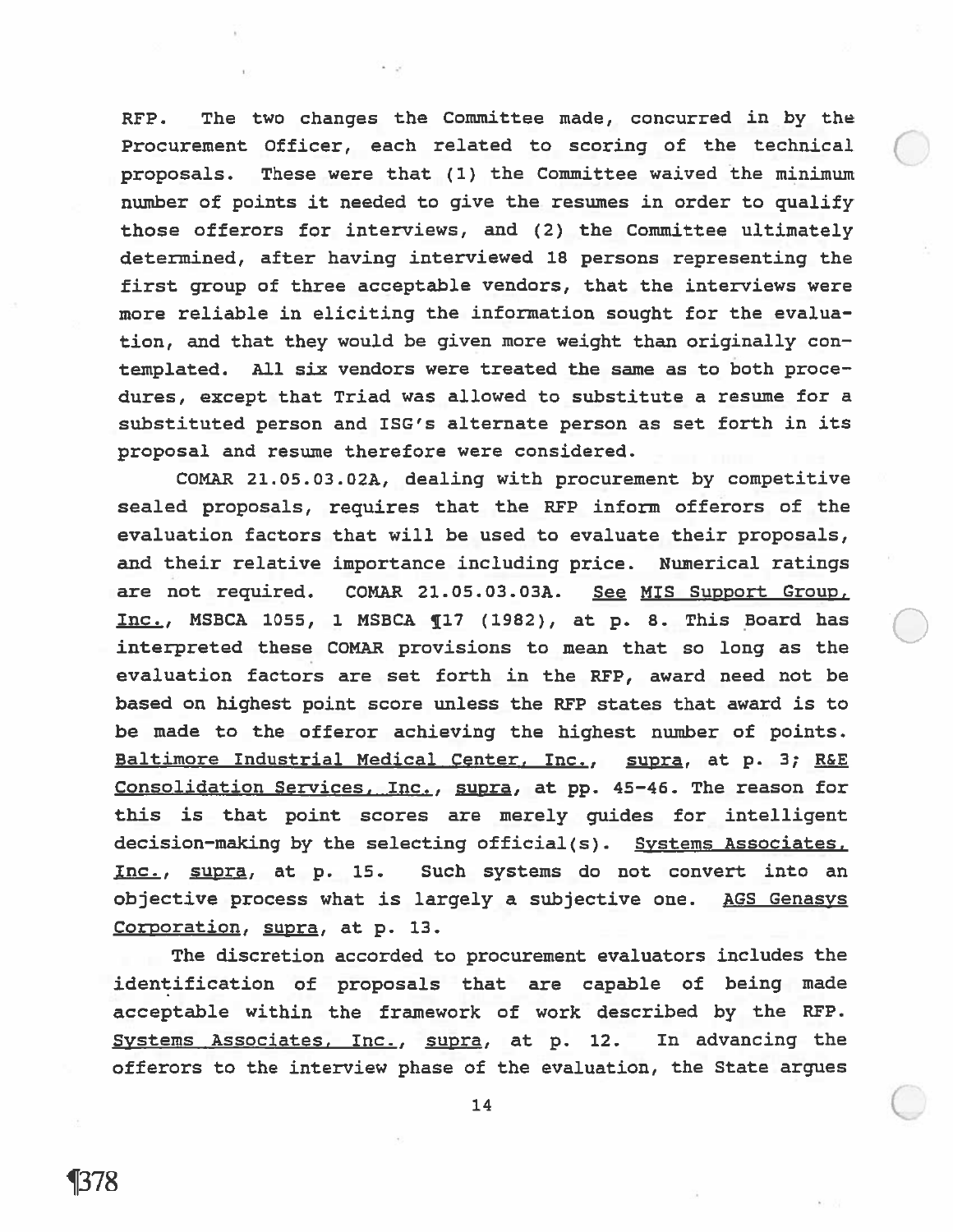that the Committee was merely attempting to validate the resume material, thereby making the technical proposals acceptable. Here the Committee, having devised the scores, elected to waive the minimum points to be obtained through one of two procedures, resumes and interviews, where both procedures were designed to ascertain the same specific information listed in the REP.

In advancing Andersen, Aspen and Syscom to the interviews the Committee thereby modified the 55% weighting factor for the resume evaluation. Appellants claim such action to be unlawful per se. However, that formula was not immutable. Unless <sup>a</sup> solicitation sets forth <sup>a</sup> precise numerical formula, with price included as <sup>a</sup> factor, and provides that the award will be made to the offeror whose proposal receives the highest number of points, the award need not be made on that basis. Systems Associates, Inc., supra, at p. 15; United Technologies Corp., MSBCA <sup>1407</sup> and 1409, <sup>3</sup> MSBCA <sup>1201</sup> (1989) at p. 37, p. 59. The RFP in this case contained no such precise formula, requiring award to the offeror with the highest number of points.

Appellants next argue that it was improper for the process to be changed from that stated in the REP without offerors being informed in advance. Is such an unannounced change prohibited by the General Procurement Law and COMAR? After the three proposals deemed to have met the mandatory requirements (Aspen, Syscom and Andersen) did not achieve the minimum score for advancement on the resume evaluation as set forth in the REP it was determined to advance all three to the interview stage since the Committee had determined that all three could provide the services sought by the REP and time was of the essence. After the interviews were conducted in October, DHR/OIM by letters dated October 19, 1994 notified Aspen that it was eliminated and notified Syscom and Andersen of the decision to waive their failure to achieve the specified score set forth in the REP for the resumes and of their advancement to the interview stage. The record does not reflect that the earlier elimination of the other vendors for alleged failure to meet the mandatories was not an action taken in good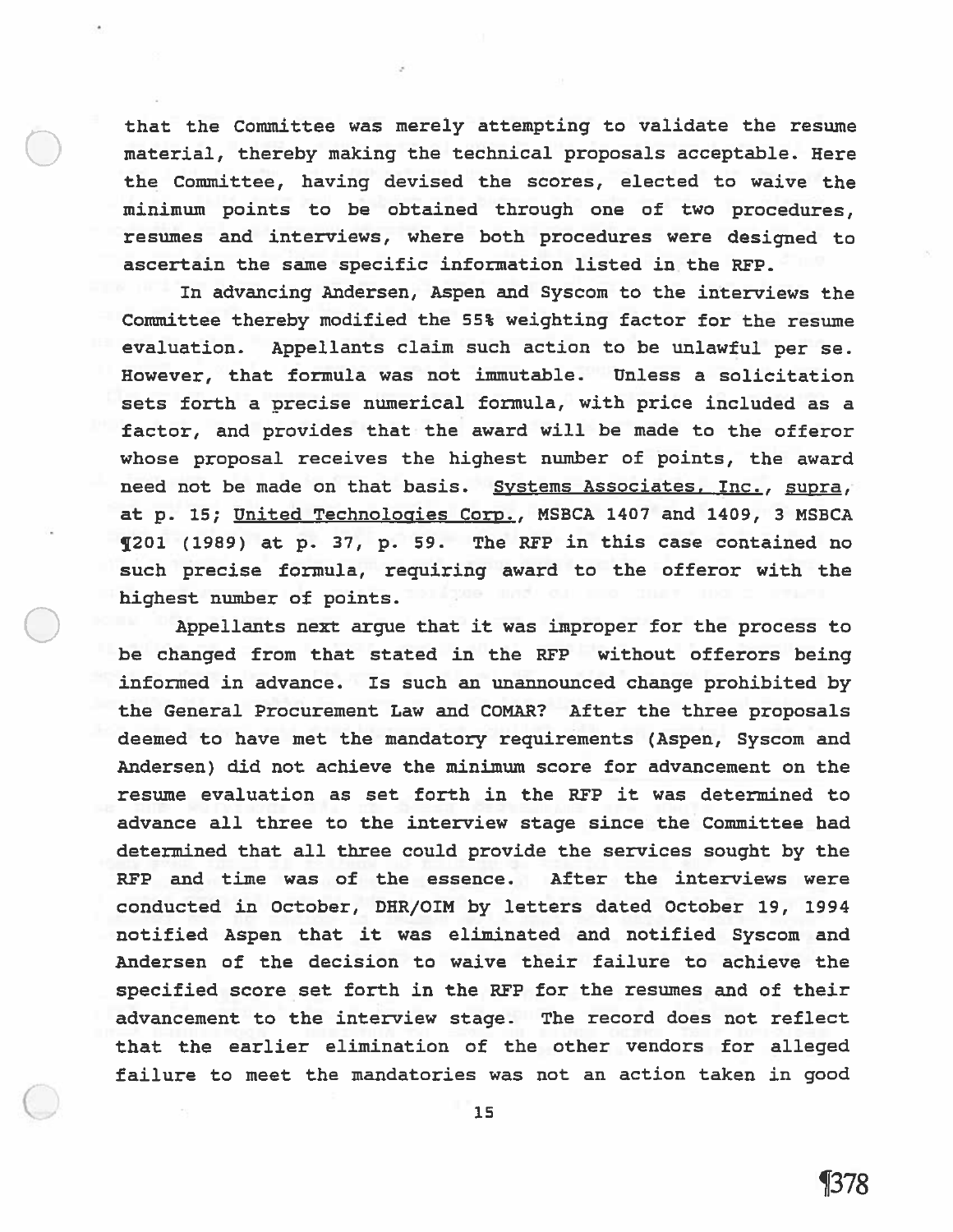faith. Accordingly, there was no legal requirement to notify these eliminated vendors of the change in procedure. While it might be argued that it would have been preferable to advise the three remaining vendors who had passe<sup>d</sup> the mandatories that their failure to achieve the minimum score on the resumes necessary for advance ment (i.e. further consideration) to the interview stage had been waived prior to actually conducting the interviews, such action was not protested by Syscom or Andersen when they<sup>7</sup> were after the fact advised of it. Nor did Syscom protest when advised that Andersen was the selected winner by letter dated October 31, 1994.<sup>8</sup> Thus in October 1994 <sup>a</sup> change in the process occurred which the Board will not disturb due to absence of protest at the time by the then eligible offerors.

In January 1995 this change in the RFP that had occurred in October 1994 was protested by Appellants, Appellants having been restored to the competition in December, 1994 as <sup>a</sup> result of their protest of their elimination under the mandatories.<sup>9</sup> However, the Board finds that due to the earlier change in procedure, such change would have to be applied to all the vendors who were returned to the competition in December, 1994 in order to maintain <sup>a</sup> level playing field. While it is arguable that such change should have been communicated to this group of offerors in advance of their interviews, the failure to communicate the change has not

 $7^{\circ}$ Aspen was eliminated based on its interview and so advised on October 19, 1994.

The Board offers no opinion on whether it might have been preferable for DHR to have formally amended the RFP or rejected all proposals and resolicited when none of the three offerors then in competition scored the requisite number of points on the resumes rather than waive such requirement. No one protested at that time when informed after the fact of such change.

Appellants did not find out about the change in process until advised of the change by letter dated January 18, 1995 reciting that award would be made to Andersen. Appellants then timely protested the change.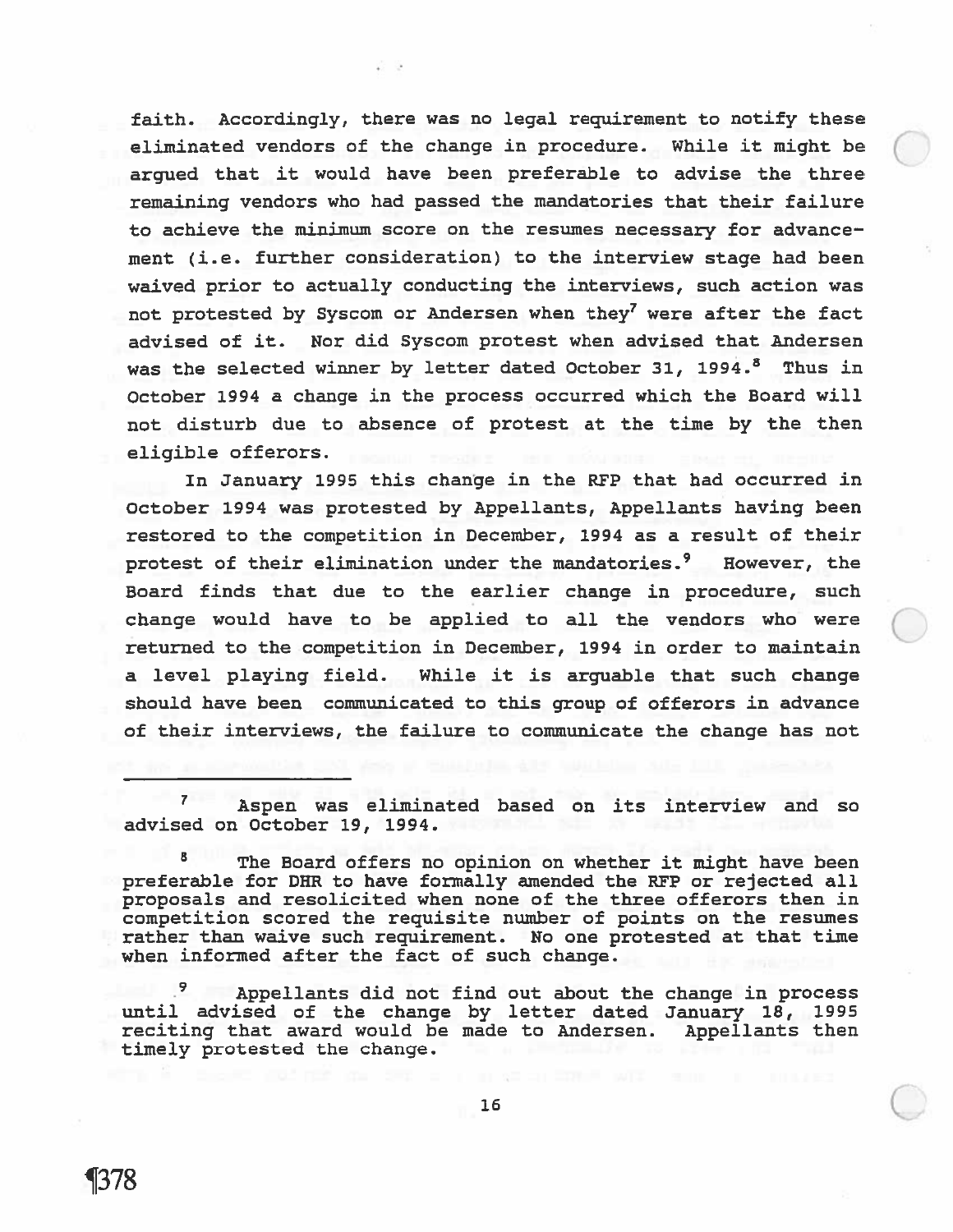on this record been shown to have prejudiced Appellants or any other offerer.10

COMAR 21.05.03.03C(3)(a) in pertinent par<sup>t</sup> provides;

Qualified offerors shall be accorded fair and equal treatment with respec<sup>t</sup> to any oppor tunity for discussions, negotiations, and clarification of proposals.

Clarification of proposals may occur at any time prior to an award. Although it usually takes the form of <sup>a</sup> one—on—one communication between <sup>a</sup> procuremen<sup>t</sup> officer and an offeror, there is no prohibition against clarification occurring through an interview mode. The Committee's interviews of the 18 personnel from Aspen, Andersen and Syscom provided the pane<sup>l</sup> members with <sup>a</sup> significantly more accurate <sup>p</sup>icture of their capabilities and strengths.

<sup>10</sup>Triad asserts that it was prejudiced by this change because it allegedly may have achieved the 80% score of 26.4 on its resumes and therefore been advanced to the interview stage as the sole interviewee. The record, however, reflects the following comment from the person who conducted the Triad debriefing, ". . . on review of the resumes included with ms's proposal, it was evident that the same problems would have surfaced, as with the initial vendors scored, if we attempted to score their resumes." The Board also notes that Triad substituted <sup>a</sup> resume for one initially submitted prior to its interview. Prior to all six vendors interviews, the Committee members reviewed the resumes of all the interviewees that had been included in the technical proposals, and used the resumes as <sup>a</sup> tool or guide while conducting interviews. The reasons why the Committee chose not to conduct formal resume evaluation for CTek, Triad and ISG prior to their interviews were as stated in the Evaluation Committee Report and the Agency Report: (1) Experience in interviewing Aspen, Andersen and Syscom had shown the resumes unreliable in clarifying the credentials of the interviewees particularly with regar<sup>d</sup> to the "Desirable" experience. For example, Aspen had received the highest score on the resumes, but only received 2.71 points out of <sup>a</sup> possible <sup>27</sup> on its interview, and was thereby disqualified, even though resumes and interviews concerned the same data; (2)Having waived the achievement of 26.4 points on resumes for the first group of vendors, the Committee decided that advancing the second group to interviews without regard to numerical ratings would provide the most consistent and equitable treatment to those offerors.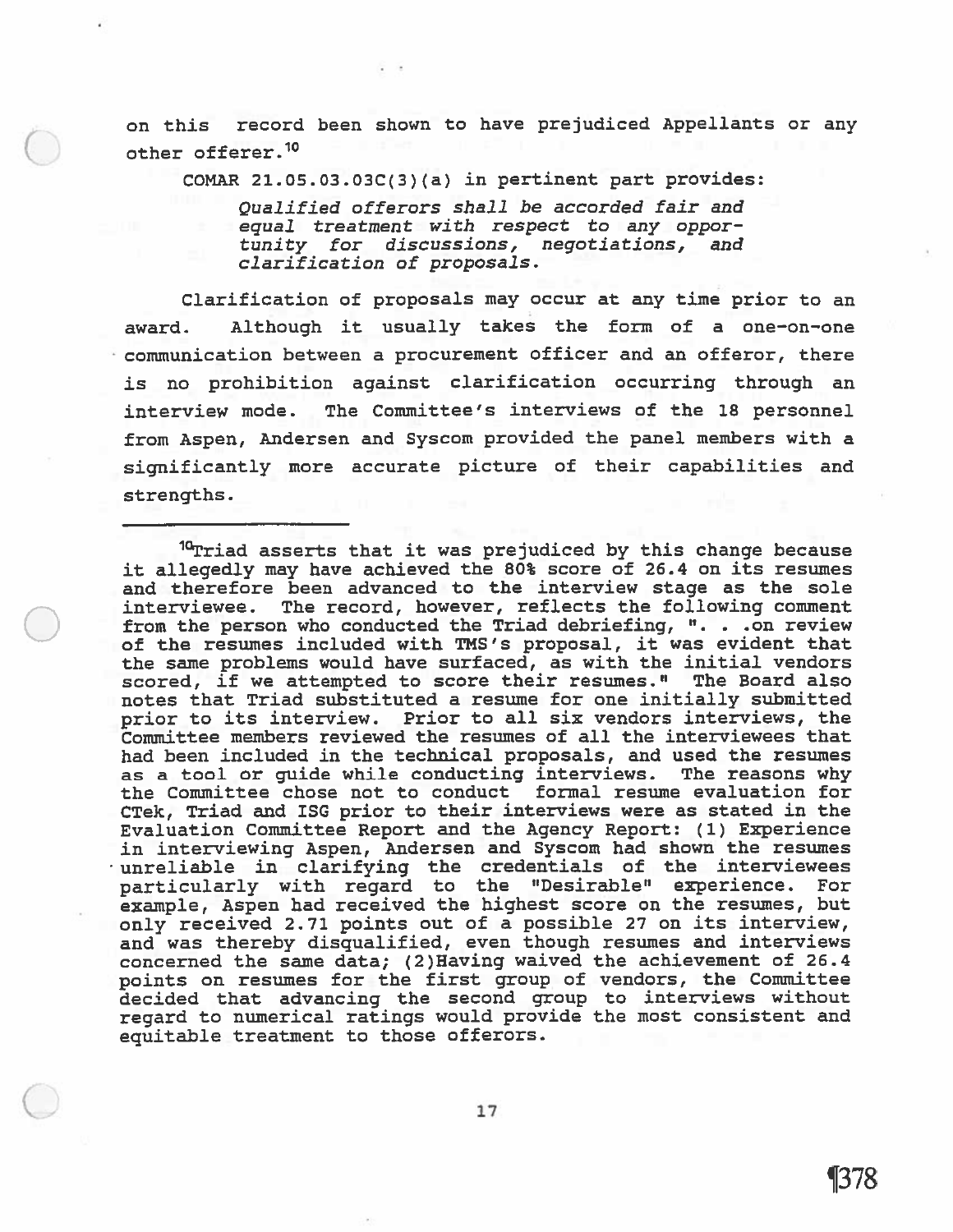As pointed out above, procuremen<sup>t</sup> officials necessarily have <sup>a</sup> reasonable amount of discretion in evaluating technical propos als. The Board concludes that this discretion permitted the Committee to modify its own point scoring methodology where the record reflects it did so in <sup>a</sup> good faith attempt to render proposals acceptable and no contemporaneous protest of such action was noted by offerors then in competition.

COMAR 21.O5.03.03A requires, inter alia, that the evaluation be based on the evaluation factors set forth in the REP, and that factors not specified therein may not be considered. The Procure ment Officer concurred in the Committee's decision to count the interview phase of the technical evaluation as determinative of the final result of that evaluation. In doing so, the Committee did base its scoring of interviews on the evaluation factors specified in the REP which took the form of detailed descriptions of specialized skills and experience. The questions the Committee asked were reflective of those factor as set forth in the REP. In scoring interviews, the Committee adhered to the 80% threshold in the REP that was needed to pass the technical evaluation, as well as to the 60 percen<sup>t</sup> overall value for technical proposals as compared to price proposals. The only change the Committee made was to abandon the 45% weighting factor to be assigned to the interviews in the scoring of the technical proposals and base its recommendation for the award to Andersen on raw scores.

The REP contained all the information offerors needed as to the basis upon which the merits of their proposals would be judged. The record reflects that offerors had, "as good an idea as is reasonably possible of the basis for the selection considering the subjectivity and uncertainty involved." Systems Associates, Inc., supra, at p. 15. while as noted above it might be perceived as being fairer to have advised the offerors of the change in procedure in advance, we find no actual violation of law or regulation in the modification of the procedure herein without prior notice, nor, given the facts herein, do we find that any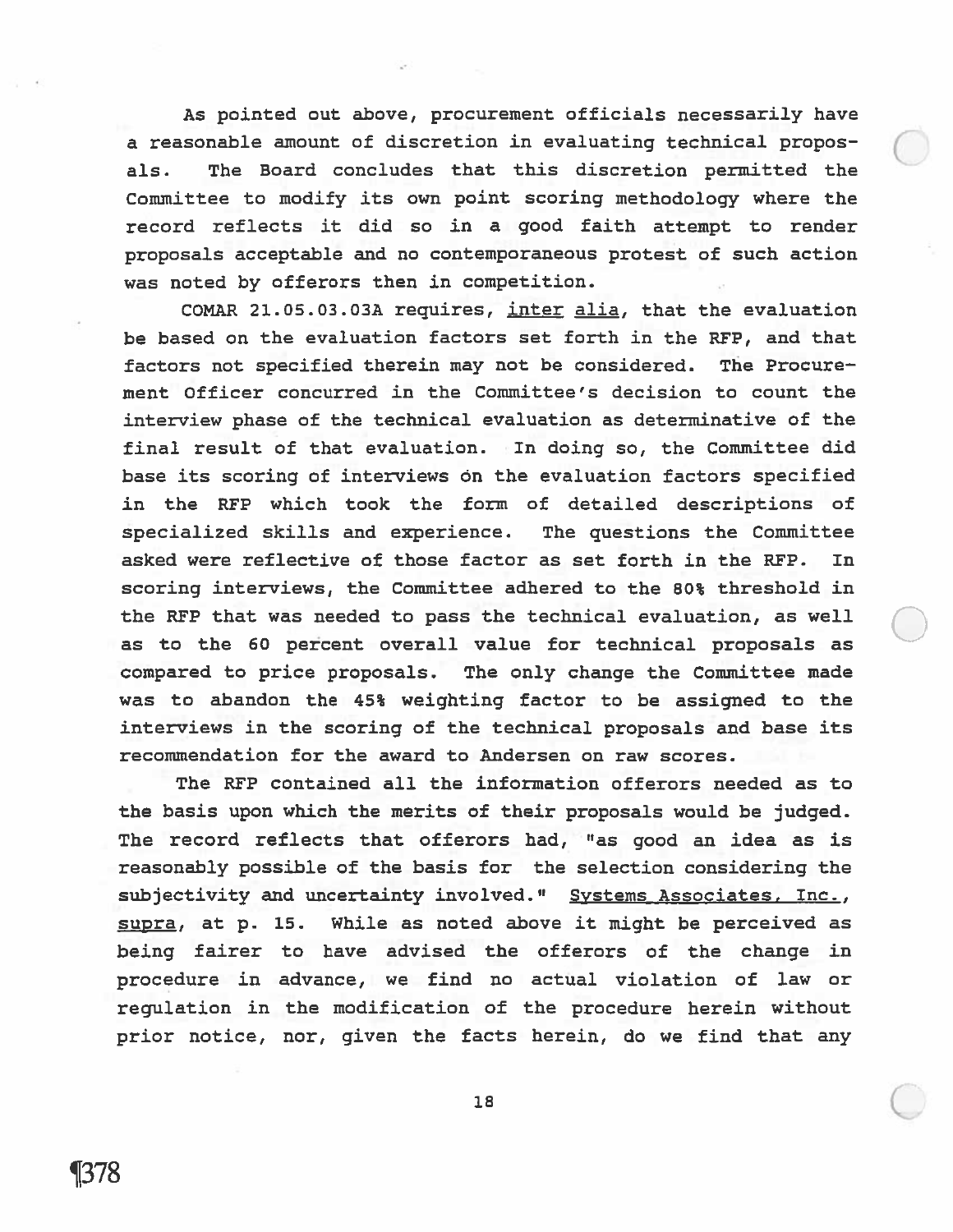offeror was or could have been prejudiced by such change. Accordingly, the appeals are denied.

Dated:  $\forall$ *p*ul  $3, 19$ Rhit B  $H$ ann  $H$ 

Robert B. Harrison III Chairman

I concur:

Unndida

Candida S. Steel Board Member

**Ŕoséncrantz** <sub>R</sub> oard Member

### Certification

COMAR 21.10.01.02 Judicial Review.

A decision of the Appeals Board is subject to judicial review in accordance with the provisions of the Administrative Procedure Act governing cases.

Annotated Code of MD Rule 7—203 Time for Filing Action.

(a) Generally. — Except as otherwise provided in this Rule or by statute, <sup>a</sup> petition for judicial review shall be filed within 30 days after the latest of:

(1) the date of the order or action of which review is sought; (2) the date the administrative agency sent notice of

the order or action to the petitioner, if notice was required by law to be sent to the petitioner; or

(3) the date the petitioner received notice of the agency's order or action, if notice was required by law to be received by the petitioner.

(b) Petition by Other Party. — If one party files <sup>a</sup> timely petition, any other person may file <sup>a</sup> petition within 10 days after the date the agency mailed notice of the filing of the first petition, or within the period set forth in section (a), whichever is later.